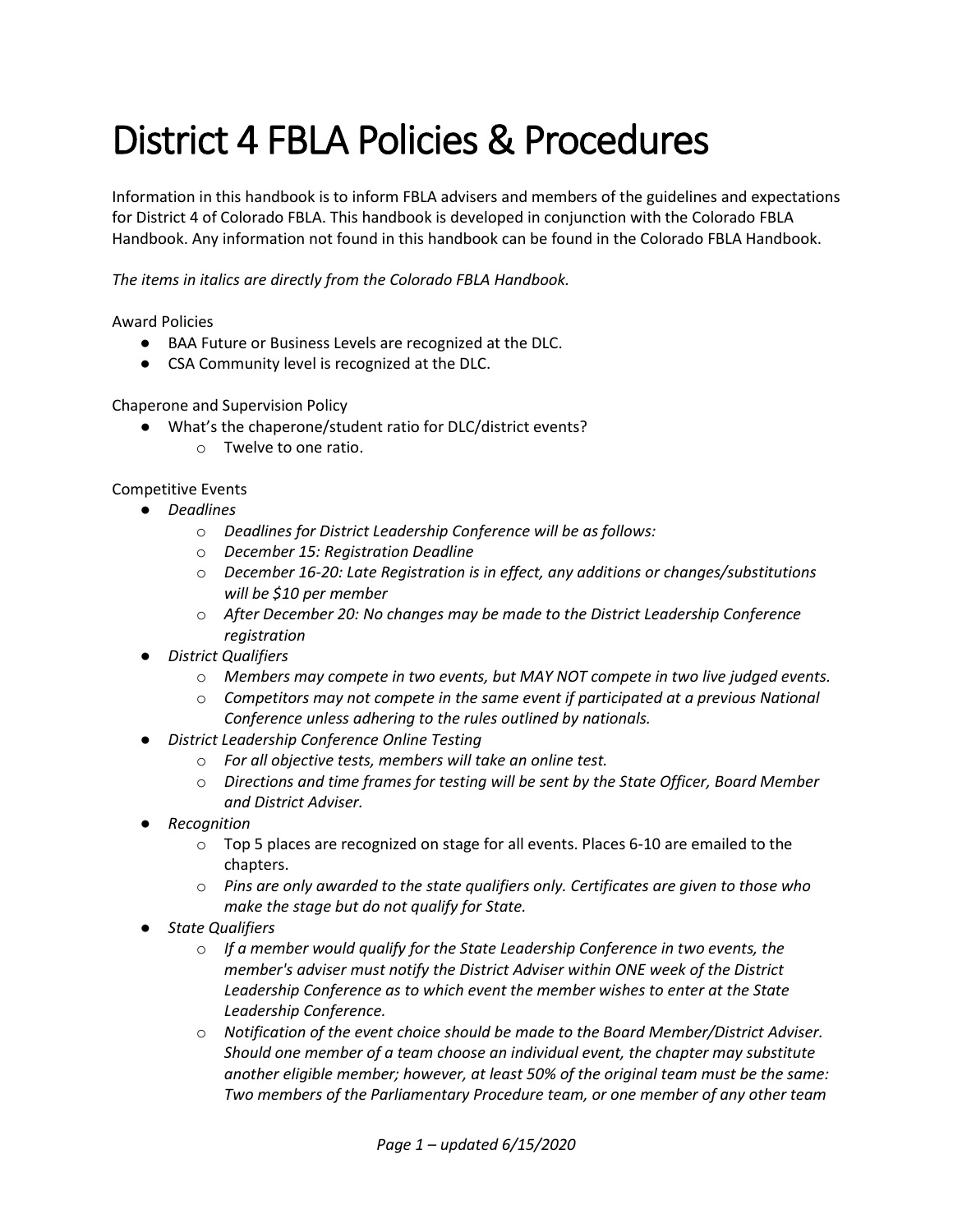*event must be retained from district to state. Also, the max number on the team must be maintained, a team of 3 cannot be substituted in for a team of 2. Otherwise, the next place team will be eligible for competition at the Colorado FBLA State Leadership Conference.*

- *Substitutions—Can be allowed until one week before District unless there are unforeseen circumstances.*
- *Weather Issues*
	- o *If weather prevents attendance at a District Leadership Conference, there is an option to attend another District Leadership Conference to compete. If the scores at the DLC are within the top 4, they qualify for State Leadership Conference, without displacing a qualifier from the District competing.*

## Financial Policies

- Financial Record Keeping
	- o Board member
- Bank Information
	- o Bank of Colorado Sterling, CO (970) 522-3333
- Contracts
	- o Keynote Speaker—District 4 contracts with the keynote speaker. Districts 3 and 4 try to get the same speaker to help with costs.
- End of Year Reporting
	- o Each district will file a District Reporting Form with the Colorado FBLA State Adviser by August 31 of each year
- Account Reconciliation
	- o The District 4 checking account is reconciled each month.
- Accounts Receivable
	- o Onsite Money Collection--None
	- o Check Payments—mailed to Board Member or brought to grading
	- o Credit Card Payments--None
- Accounts Payable
	- o Invoices—Submit to the Board member for payment
	- o Purchases—State Officer/District Adviser do all necessary purchasing with the approval of the Board member
	- o Reimbursements—At the end of the State Officer's term, he/she along with their District Adviser will submit copies of all invoices. Usually the State Officer's high school will pay them throughout the year and then the Board Member reimburses the school.
- **Budget and P&L Review** 
	- o The Board Member, State Officer, and District Adviser meet at the beginning of the year to establish a budget. Items included: scholarships, keynote, refreshments, uniform/s, travel, judges' gifts, supplies, program costs, grading session costs, online testing costs, CCCS expenses (statement from the office), and any other expense that may arise.
- Payment Policy
	- o Bills are paid by the Board Member as they are received.
- Miscellaneous
	- o None